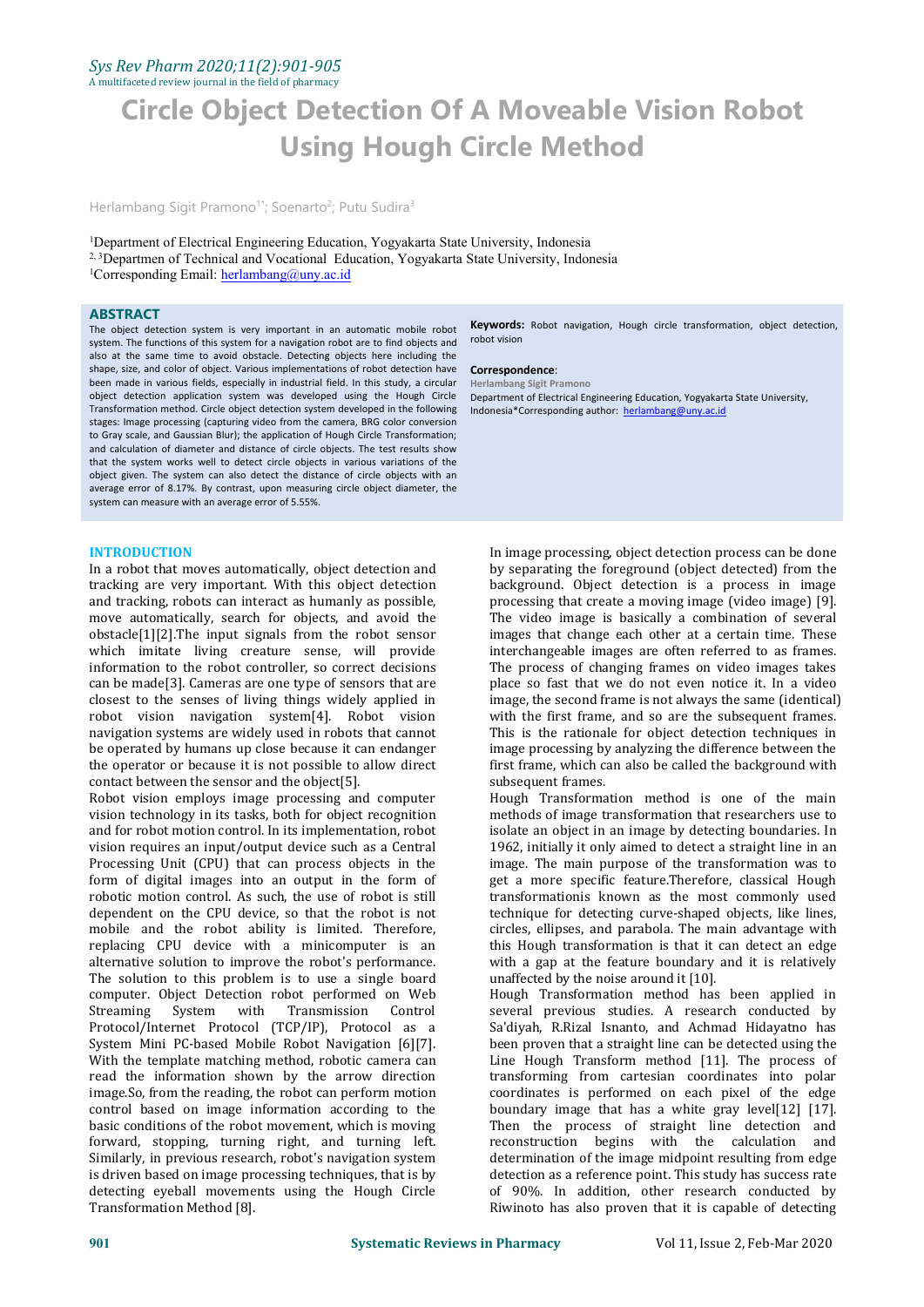circles using the Circular Hough Transformation method through video media, where in its implementation, Riwinoto maps the points in the image into the spacebar parameters based on a function that defines the shape that we want to detect. In addition to being successful in detecting circles, experiments conducted by Riwinoto can also display the exact coordinate points [13]. Hough Transformation is a method used to place a shape in an circles, and ellipses (or other cone-shaped parts) [14]. Another similar opinion is that Hough's transformation is classified as a method for making efficient binary convolution of a model with edge images [15].

Thisstudy only discusses the detection of circular objects. The shape, size, and distance of circle objects have been examinedby using Hough Transformation method. Therefore, a vision robot can find a particular object in the form of a circle and can also detect the size and the distance of the circle object. With the ability to detect size and distance, it can be implemented for automatic robotic navigation systems that highly needed in industrial robots. With the application of navigation system using this method, the robot will detect objects correctly in terms of bothshape and size. In addition, the robot can also predict the distance of objects to the robot, so it can run faster. The accuracy and speed of robot performance is a demand in the robot industry.

#### **RESEARCH METHOD**

This section explains the methods and procedures for developing circular object detection software. A step of the detection path of the circle object is:

Analyze the development needs to detect circleobjects, both software, hardware and testing purposes.

Design and create a Graphical User Interface (GUI).

Implement the GUI and test the performance of the results of detecting circle objects.

Evaluating and perfecting the system for detecting circle

#### objects. **2.1 Development of Graphical User Interface (GUI)**

Program development and display of GUI learning media applications is supported by Visual Studio 2012 software with C # programming language and EmguCV library. Programs are made for processing digital images in their applications. Circle data information displayed in the form of area, diameter, and circle distance to the webcam. To detect circles accurately, the display of GUI application is equipped with sliders that configure each parameter in the Hough Circle method. The results of the program implementation are presented in Figure 1.



**Fig 1. Main Interface of GUI Circle ObjectDetection Program**

#### **2.2 Image Processing**

Image processing is one image processing in camera. This process comprises of several stages which include capturing video from camera, BRG color conversion to Gray scale, and Gaussian Blur.

Image processing and object detection process can be done by separating the foreground (object detected) from the background. Object detection is a process in image processing which is a moving image (video). The video image is basically a combination of several images that change each other at a certain time duration. These interchangeable image images are often referred to as frames. The process of changing frames on video images takes place so fast that we donot even realize it. A video image consists of a second frame that is not always the same (identical) with the first frame, and so are the subsequent frames. This is the rationale for object detection methods in image processing by analyzing the difference between the first frame which can also be called the background with the subsequent frames.

An image can be divided into several formats. The color formats provided by EmguCV library include (a) Red, Green, Blue (RGB), with the main colors including red, green, and blue; (b)Cyan, Magenta, Yellow, Key (CMYK), with the main colors being light blue, pink, yellow, and black; (c) Hue, Saturation, Value (HSV), with Hue indicating the type of color, Saturation indicating the purity or strength of the color, and Value, which is also called intensity, indicating color brightness. (d) Gray scale, only has one channel value for each pixel. The color is only gray, but it varies in black at its weakest intensity and white at its strongest intensity; and (e) Binary (Binary Image), commonly called monochrome imagery, only has two colors, namely black and white.

#### only has two colors, namely black and white. **2.3 Detection of Circles and Calculation of CircleDistance and Diameter**

Detecting circle objects is done using the Hough transformation method. The Hough transformation method is generally used to detect curve objects such as curved lines, ellipses, parabola, and circles. To distinguish one curved object from other curved objects detected by the Hough Transform method, the Hough Circle Transformation method is used.

Hough Transformation is a technique used to place a shape in an image. In particular, it has been used to extract lines, circles, and ellipses (or other cone-shaped parts). The Hough transform is classified as a method for conducting efficient binary convolution of a model shape with edge drawings. The main objective of a transformation namely to get a more specific feature. Classical Hough transform is created as the most commonly used technique for detecting curve-shaped objects, like lines, circles, ellipses, and satellite. The main advantage with Hough transformation is that it can detect an edge with a gap at the feature boundary and relatively unaffected by noise. Hough transforms follow the path as shown in Figure 2 [14].

OpenCV already provides a function to complete the Hough Circle transformation, namely cv2.HoughCircles (). The circle is represented mathematically as follow (Formula 1):

$$
(x - x_{center})^2 + (y - y_{center})^2 = r^2
$$

Where  $\langle x \rangle$  center,  $\langle y \rangle$  is the center of the circle, and is the radius of the circle.From the equation, we can see that we have 3 parameters, so we need a 3D accumulator for Hough transformation, which will be very ineffective. As such, OpenCV uses a more complicated method, the Gradient Hough Method that uses edge gradient information.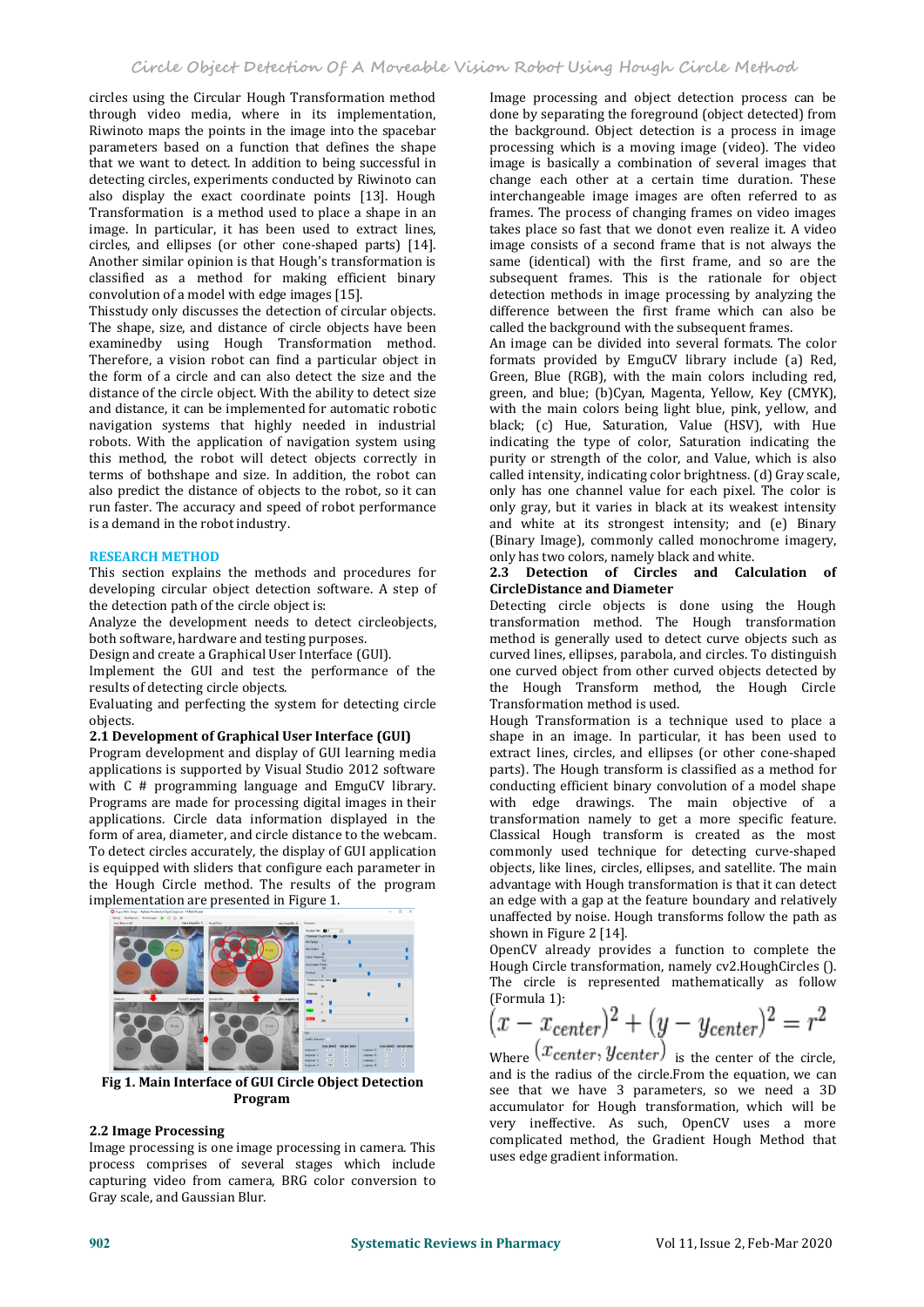



The Hough Circle transformation involves a process that consists of three basic parts, namely [15]:

Edge detection, which aims to reduce the number of points in the search for space for objects. When the edge point is found by edge detection, Hough's transformation algorithm works only at the detected point. Edge detection usually uses Canny edge, Roberts Cross, or Sobel edge detectors, which aim to maximize the signal to noise ratio and localization and can minimize errors in edge detection.

Depiction of a circle, along the edge that has been found such as triangle, square, rectangle, hexagon, and also<br>with a radius of r. After drawing the circle along the edge circles. The testing of circle object detection d with a radius of r. After drawing the circle along the edge line, then we need to look for the area that has the most line crossed, then the area is assumed to be the midpoint of the sought image.

Accumulator is a series of arrays that are used so to support Hough's transformation. This accumulator array has different dimensions, depending on the number of parameters of the object sought. For example, Hough Lines transformation requires two parameters, namely r and θ, and then a two-dimensional accumulator array is formed. The search is then performed on a pixel area by looking for possible relationships or lines. Each possible<br>line is calculated by its r and  $\theta$  values towards the line is calculated by its r and  $\theta$  values towards the center. Afterward, the values of r and  $\theta$  are stored center. Afterward, the values from each possible relationship in the accumulator array. in the accumulator will be mapped into agraph called the accumulator graph with θ as the abscissa and r as the ordinate. The following is an example of the input image and graphic form of the accumulator as shown in Figure 3[16][16].



**Fig3.Hough Circle Transformation**

### **FINDING AND DISCUSSION**

The software implementation is designed to obtain measurement results data, which is calibrated with a real measuring device, to investigate the error detection results. In accordance with the implementation, several investigations were carried out on the results of object detection, object distance detection results, and the results of the detection of circle object sizes.

Testing is carried out in a room with a standard level of workplace lighting conditions which is 300 Lux. Object detection testing is done with various forms of objects such as triangle, square, rectangle, hexagon, and also done by giving variable distances ranging from 100mm to 700mm and errors are calculated by percentage of the difference in distance from the measurement results with the actual distance measured by a standard-length measuring instrument. Testing the detection results of circle size / diameter is done by testing various sizes of circles ranging from 55mm to 120mm. Errors are calculated by the percentage difference in measurement of the circle diameter compared to the actual circle diameter measured by a standard-length measuring instrument.

### **3.1. Object Shape Detection**

Performance test of object shape detection is done by giving various forms of objects such as triangles, square, pentagons, hexagon, and circles. As a distractor, the variation of object color and object size is applied. The test results are shown in Table 1. The table 1 shows that the application can detect circle and the other objects

| <b>Table 1.0bject Shape Detection</b><br><b>Detection Result</b><br>Shape<br>Circle<br>Detected<br>Triangle<br>Undetected<br>Undetected<br>Square<br>Pentagon<br>Undetected<br>Undetected<br>Hexagon | perfectly. |  |  |  |  |  |  |
|------------------------------------------------------------------------------------------------------------------------------------------------------------------------------------------------------|------------|--|--|--|--|--|--|
|                                                                                                                                                                                                      |            |  |  |  |  |  |  |
|                                                                                                                                                                                                      |            |  |  |  |  |  |  |
|                                                                                                                                                                                                      |            |  |  |  |  |  |  |
|                                                                                                                                                                                                      |            |  |  |  |  |  |  |
|                                                                                                                                                                                                      |            |  |  |  |  |  |  |
|                                                                                                                                                                                                      |            |  |  |  |  |  |  |
|                                                                                                                                                                                                      |            |  |  |  |  |  |  |

#### **3.2. Distance Detection Test of Circle Object**

Testing of the accuracy of distance measurements of circle objects is done by giving some variations distance of objects to the camera, which in this case ranges from a distance of 100mm to 700mm. The results of distance measurements of circle objects as in Table 2 show that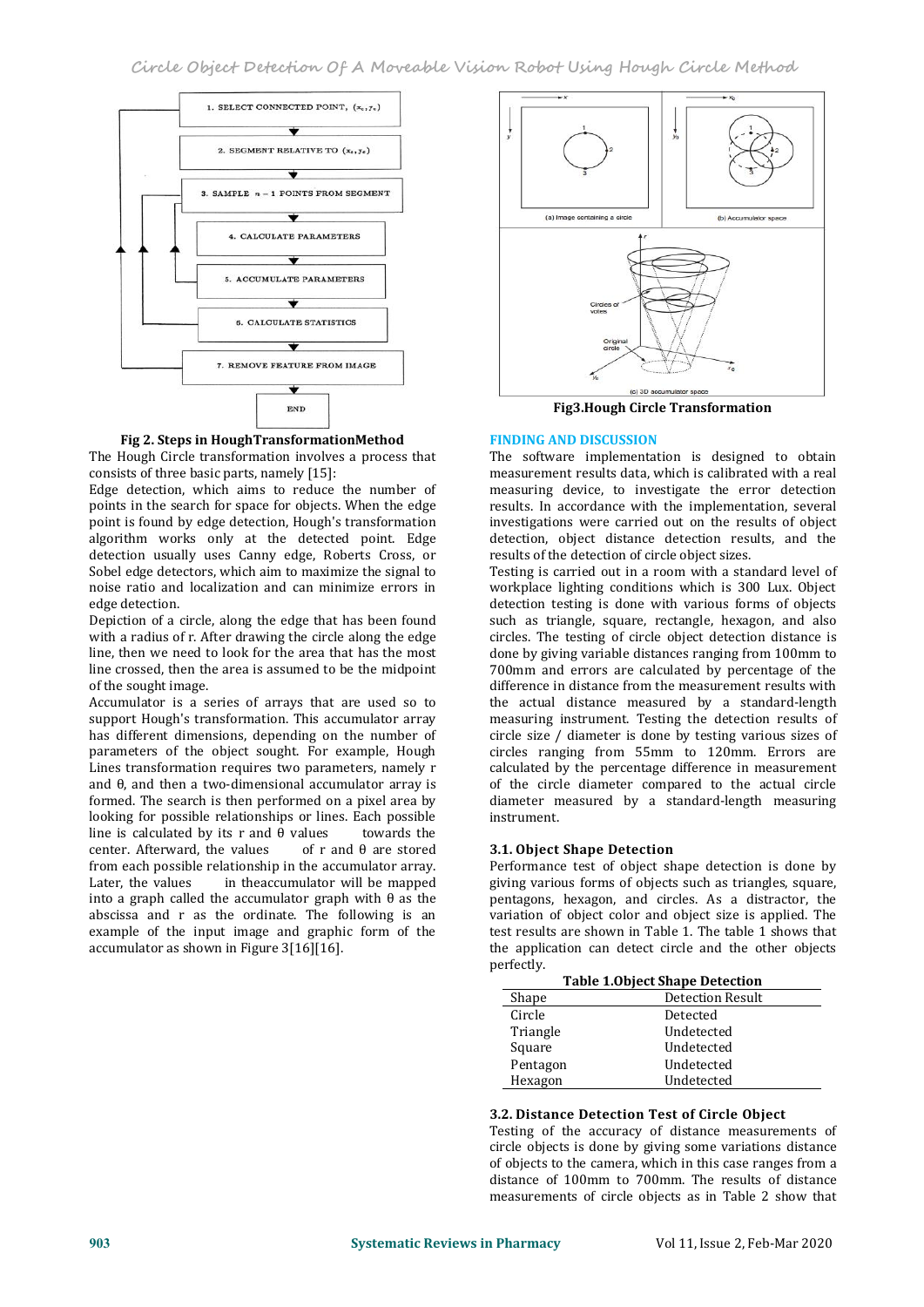the percentage of errors is directly proportional to the<br>distance of the circle object. The correlation between the<br> **Error to Circle Object Diameter** distance of the circle object. The correlation between the error of the distance of the circle object is shown in Figure 4.

| Figure 4. |          |                                                    |            |                            |
|-----------|----------|----------------------------------------------------|------------|----------------------------|
|           |          | Table 2. The Measurement of Circle Object Distance |            |                            |
| Detection | Actual   | Detected                                           | Error      |                            |
| result    | Object   | Distance<br>in                                     | percentage |                            |
|           | Distance | Application                                        |            |                            |
|           | (mm)     | (mm)                                               | (%)        | Error (%)                  |
|           |          | 102                                                | 2          |                            |
| Detected  | 100      |                                                    |            |                            |
| Detected  | 150      | 158                                                | 5.33       |                            |
| Detected  | 200      | 185                                                | 7.5        |                            |
| Detected  | 250      | 226                                                | 9.6        |                            |
| Detected  | 300      | 271                                                | 9.67       |                            |
| Detected  | 350      | 315                                                | 10         |                            |
| Detected  | 400      | 352                                                | 12         |                            |
| Detected  | 500      | 428                                                | 14.4       |                            |
| Detected  | 700      | 576                                                | 17.71      | Fig 5. Grap<br>Djamahan af |
|           |          |                                                    |            |                            |



**Fig 4. Graph of Correlation of Errors Against Distance of Circle Objects.**

From the Graph in Figure 4, the linear regression method is obtained by the equation (1): 2

 $Y=-0.084+0.042X-0.000023X^2$ In which: Y= Error

X= Circle Object Distance

#### **3.3. Detection Test on The Size of Circle Objects**

The accuracy of circle object diameter is examined with circle objects of various sizes, in this case ranging from circles 55 mm to 120mm in diameter. Test results according to Table 3 show that the greater the circle objects, the more errors are come up.The correlation between the error of the diameter of the circle object is

| Table 3. Detection Test on the Size of Circle Objects |                                                 |                         |  |  |  |  |  |
|-------------------------------------------------------|-------------------------------------------------|-------------------------|--|--|--|--|--|
| circle<br>Actual<br>diameter (mm)                     | Detected<br>diameter in the<br>application (mm) | Error Percentage<br>(%) |  |  |  |  |  |
| 55                                                    | 54                                              | 3.3                     |  |  |  |  |  |
| 68                                                    | 65                                              | 4.4                     |  |  |  |  |  |
| 70                                                    | 74                                              | 5.7                     |  |  |  |  |  |
| 100                                                   | 106                                             | 6                       |  |  |  |  |  |
| 120                                                   | 130                                             | 8.33                    |  |  |  |  |  |

1. J. R. Terven, B. Raducanu, M. E. Meza-de-Luna, and J. Salas, "Head-gestures mirroring detection in dyadic



#### **Fig 5. Graphs of Correlation of Errors Against the Diameter of Circle Objects.**

From the Graph Figure 5, linear regression is obtained by means of the equation (2):  $\mathbf{3}$ 

 $Y = -34.41 + 1.351X - 0.0153X^2 + 0.00006X^3$ In which: Y= Error X= Circle Object Diameter

**3.4. Distance and Size Detection Test in Other Objects** Comparing with other detection tests done by the navigation robot, the robot can also detect the distances and sizes of many kinds of objects beside the circle, such as triangle, square, pentagon, and hexagon object. Although, in this study, the detection test in other objects is not possible to detect the shape of other objects. The results of distance test of the others object beside the circle with the other system (not Hough circle method) show that the navigation robot can detect some other objects clearly (most of them more than 90 %).In size detection test,the navigation robot can detect all the size of the objects.

#### **CONCLUSION**

The circle object detection system of Hough Transformation Method (Circle method) works well to detect the shape, size and distance of circle objects.However, whenthe results of this object detection system compared with the other detection test results, the result show to us that this method still need more improvement.

Error Percentage are from 2% to 17.71% and can be written with the Error The test results are carried out with variable circle object distances from 100mm to 1200mm, the errors obtained equation (2) for Distance is Y=-0.084+0.042X-0.000023X 2 . While the results of testing for circle variables from diameters 55mm to 120mm obtained an error of 3.3% to 8.33% and found the error equation (3) for the diameter of the circle object is  $Y = -34.41 + 1.351X - 0.0153X^2 +$  $0.0006X<sup>3</sup>$ 3 .

In measuring distance and the size of the circle object, the larger the size and the farther the distance to the object is, the more error is come up. So, to make this system perfect in detecting larger size and farther distances, this system needs more improvement and more adjustment by the experts in this field. With the rapid development of sciencenowadays, especially in Robotic field, we need the new good way how to take advantage ofthis method in

great way. **REFERENCES** social interactions with computer vision-based wearable devices," *Neurocomputing*, vol. 175, pp. 866–876, 2016.